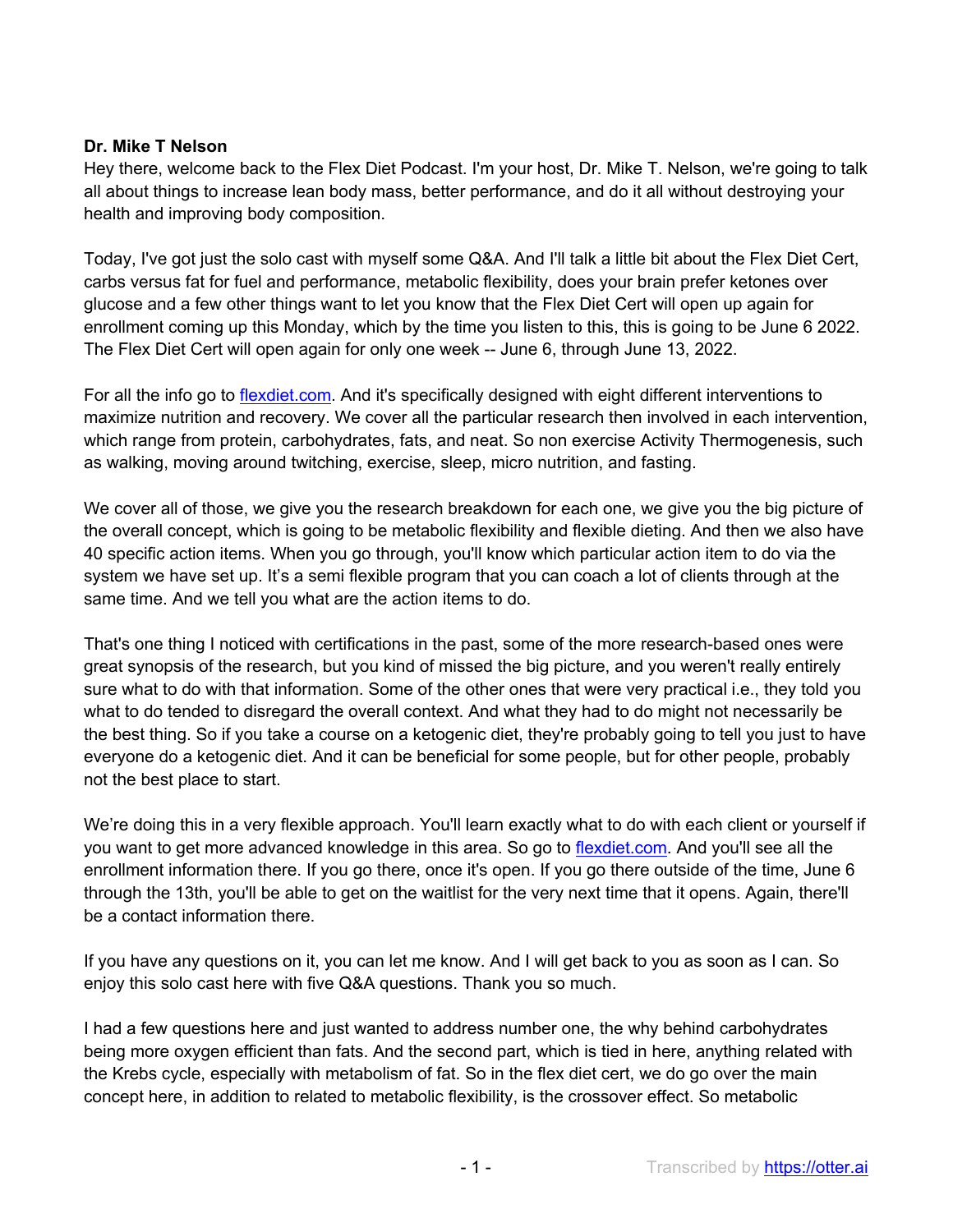flexibility, how well can your body use carbohydrates on one end? How well can you use fat on the other end? And how well can you switch back and forth between the two?

We look at something called the crossover effect, which is from Brooks and Mercier about 1992 if I remember right, that says that during higher intensity exercise, we want the ability to use carbohydrates because that is going to provide the most speed and power and performance. However, during the low and moderate intensity exercise or rest, fat is going to be a much better fuel and where these two fuels crossover If the exercise intensity at which you're burning, 50%, fat and 50% carbohydrates, there's something called the crossover point.

When I was doing research, for my PhD in the lab, we measured a whole bunch of people using fancy metabolic cards, we put them on either a bike or a treadmill. And we could measure exactly where they were using carbohydrates and where they were using fat. This is done by something called the RER, or the respiratory exchange ratio. That's simply just looking at the amount of oxygen and co2.

Because we know that by looking at those metabolic heart uses something called indirect calorimetry, we can determine acutely, are you using more fat? Or are you using more carbohydrates? So back to the question about the why behind carbohydrates being more oxygen efficient than fat. So a couple of things with that, in terms of efficiency, fat is going to be more purely efficient for the amount of ATP or energy that is created for the same amount of fat versus carbohydrates.

Real simply, if you have the exact amount, the same amount of fat, and the same amount of carbohydrates, you will be able to create a lot more ATP by a huge factor with using fat. So some of the people in the low carb keto area will bring up this fact nonstop. And that is correct. Now the caveat with that is that that is only for low to moderate intensity exercise. So if you're doing that type of exercise, then yes, I 100% agree, fat is going to be more efficient. Or fat is almost primarily entirely something called aerobicly derived, meaning that it has to use oxygen.

Now where it gets a little bit confusing, we talked about the crossover effect. As you get up to higher intensity exercises. The problem with fat is that it is much slower to create ATP. And if you think about all out high intensity exercise, everything is happening really, really fast. So you need the ability to create energy much faster.

Even though carbohydrates produce the less ATP, for the same starting material, they are able to do it much, much faster. And briefly, they can even do it under what's called anaerobic conditions, or conditions of oxygen debt. Now that gets into a whole bunch of other mechanics etc. But carbohydrates are the best fuel for high intensity, speed and power. And if you want to start really splitting hairs in this area, you can classically it is called use carbohydrates both aerobicly and anaerobic.

Now, I've argued before that is a really any true anaerobic exercise, when at the end of the day, everything in my biased opinion is aerobicly based. But you can create ATP. Without direct oxygen for short periods of time, I guess you could consider that to be anaerobic. Now, when you look at that fat can only be used aerobic ly, you absolutely have to have oxygen there. Again, it's a very slow phenomenon to create that ATP.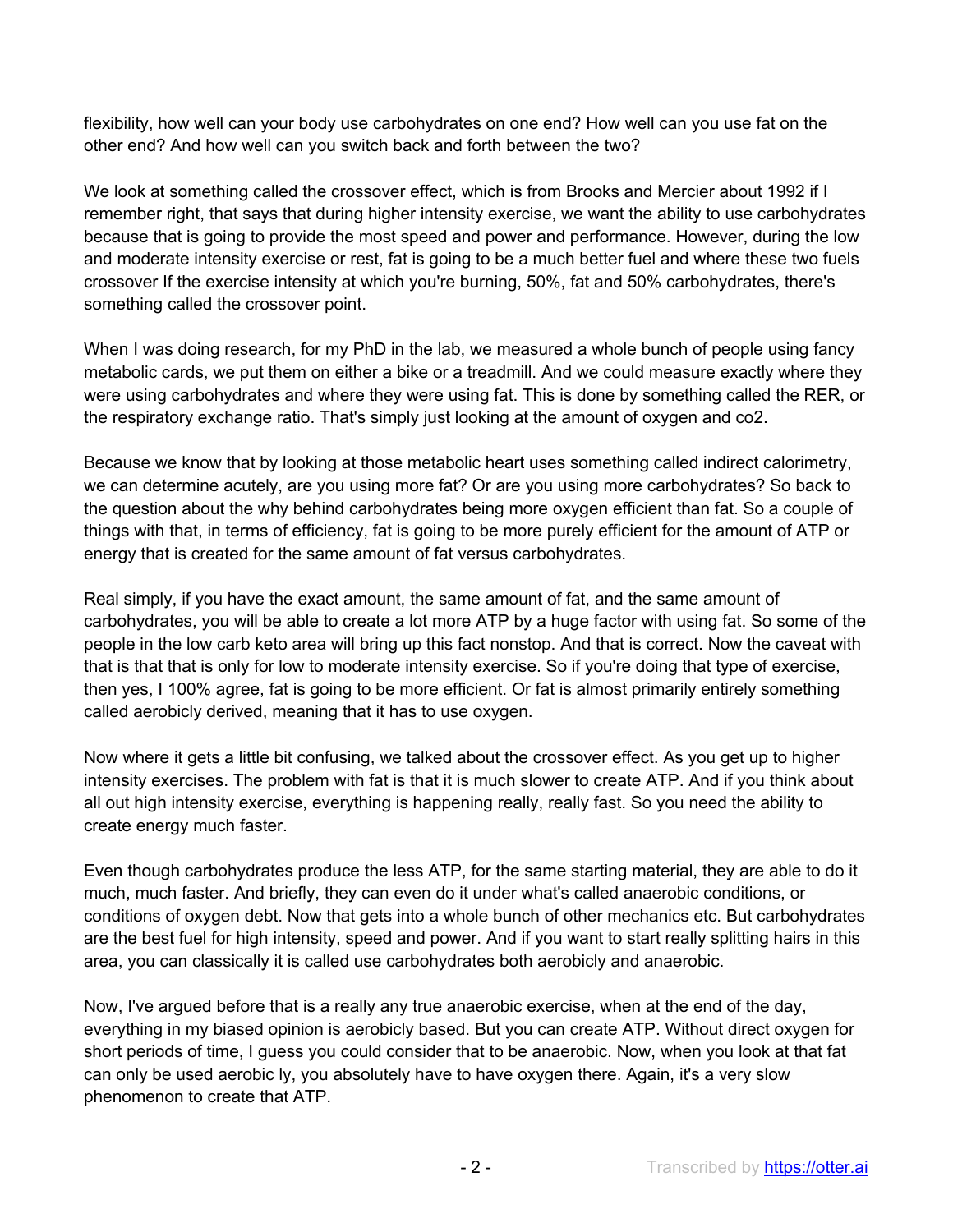Carbohydrates, you can do it, quote, aerobic ly and anaerobically. And you are probably going to be a little bit more efficient, classically using carbohydrates aerobic ly than fat. So that might be the question that you're asking there. So where we see data for this is if you look at high performing elite athletes for say, a marathon, they've done some studies, I think it was a half marathon where they blocked the ability to use fat and they did not see a drop in performance.

Now keep in mind, these are high level. I think it was pretty elite marathon runners. So if you are running really really fast, yes, using carbohydrates is going to be your advantage. Now again, if you're just trying to complete a marathon You can probably get by by using mostly fat. To do that, if you want to win a marathon, I don't really know of anyone who's done that at using 100% fat. So in theory, if you start getting out into ultra-marathons, you know, 100 plus miles, the longer the distance, the more fat is going to be probably going to be used in favor. But at the end of the day, even for 100-mile race, the person who crosses the finish line first is still the winner. Speed is still going to be a factor.

Fat is a good energy source does produce a lot of ATP. But it does it slower. Carbohydrates do not produce as much ATP, but they do produce it much, much faster. And the flex diet cert I talk about a condition called McArdle is disease. So McArdle disease is a genetic disease where they are missing one of the cold phosphorylase enzymes, which in English means they have a hard time breaking down stored carbohydrates, they can't use stored glycogen.

And when you put these people on a treadmill, and you increase the amount of work that they have to do, they just get gassed out really, really fast. So again, that's an extreme example, where they can't really use any stored carbohydrates for fuel. But it is some data in humans to show that for higher levels of performance, you want to be able to use carbohydrates. So another reason why I like the concept of metabolic flexibility is it's saying that both fat and carbohydrates are great energy sources. It just depends upon what you're doing at that time.

If we're just hanging out having this conversation, by all means you want to be using fat primarily as fuel. If you're doing some sub Max exercise, I do believe using fat is going to be a better choice for that. Now granted, your body's still could use carbohydrates, but it does not need to. And if you're always skewed towards using carbohydrates or in low intensity, I do believe that has some health implications involved with it. So anything about the Krebs cycle related to fat metabolism, it's probably a little bit beyond the course, the takeaway there is all roads lead to something called acetyl. Co A, and how you get that and how things run through the Krebs cycle is important.

But when you are low on oxygen, or you need to produce ATP very fast, some of those get a little bit short circuited, and the body is going to prioritize speed over the sheer amount of ATP that is produced.

Question number three, what is Dr Mike's perspective on where the aerobic zones reside? So here, the classically we're talking about aerobic zones are zones of which you're primarily using oxygen. Now again, this gets really confusing, because oxygen is going to be the base fuel for pretty much all muscle contraction. So if you don't believe this, like I was classically told that there's a robic and then there's also anaerobic. And that if we put you on a rower, and you're doing, let's say a Wingate protocol, so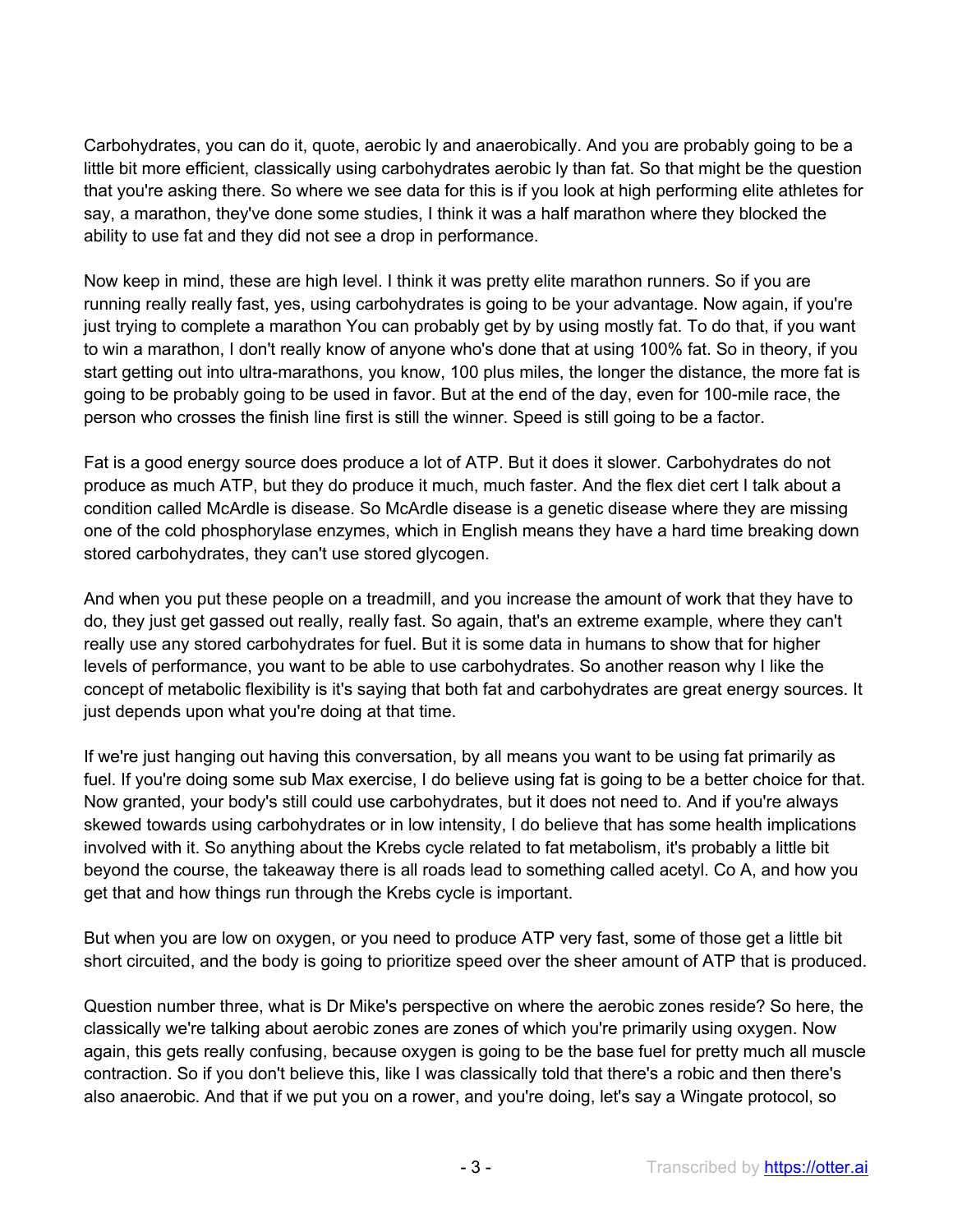you're gonna do 30 seconds, just all out as hard as you possibly can. I was always told that this is an anaerobic event, meaning that for that period of time during exercise, your body is not using oxygen. And what I found out is that you can accumulate some oxygen debt, but your muscle is using oxygen immediately.

First time I saw this, I think was from shout out to Aaron Davis probably six years ago when he got a Moxie sensor. So I saw Roger presented the design and medical devices conference. So the Moxie sensor uses something called nears technology.

And if you've looked at Pulse ox, right, so those little sensors, you stick on the end of your finger. Those are designed to look at the arterial side. And by reflecting a little beam of light off of the red blood cells, we can look and determine how much oxygen they are carrying. Because it is true, they do have a little bit of color change when the amount of oxygen they're carrying is less. So this is the exact same idea. But they put the sensor over the muscle level.

So again, we're trying to look at the flow so to speak of oxygen, or something called smo to say saturation of the muscle and percentage of oxygen, we know that as the muscle does more work, it's going to pull oxygen out as a source of creating ATP. Well, the Moxie sensor does is you can stick it over like one of the quad muscles, like the vastus lateralis, a lot of times the outside quadricep muscle, and you can start a row like a 32nd row. So I've done this here again in my garage since I have a Moxie, and I have a metabolic cart.

And what you see right away is that a nice warmed up muscle in my case, as typically around 85%, meaning that there is a lot of oxygen that could still be used, right, my percentage of oxygen is quite high. And as I started to exercise that immediately started to drop. And by the end of those 30 seconds, you know, I was already down to around 20%, meaning that the muscle is extracting a lot of oxygen right away. So I would argue that even that is kind of more of an aerobic type exercise.

Right? So the argument I made is that most exercises aerobic is just on a certain percentage that we're looking at it. So if we sidestep that, and we go back to what are kind of considered the classic aerobics zones. If we go back and we talk about the crossover effect, right, we know that as you increase exercise intensity, at some point, we are going to see a shift to use more carbohydrates.

We can monitor this on the metabolic cart by looking at that RTR number I talked about, the RTR will be displayed between points seven, which means you're using 100% fat all the way up to 1.0. So 1.0 means that you're using 100% carbohydrates. Now where it gets a little confusing is that you can see our ers over one. Now this is primarily sort of a little bit of an artifact.

Because at that point, your breathing rate is normally very fast. And you are getting rid of a ton of carbon dioxide. And that does whew, the number a little bit more over one. But it doesn't mean that you're using even more carbohydrates, you've already kind of maxed out that system. So other words that get thrown around here all the time are something called a lactate threshold. So lactate, or it's called lactic acid as a byproduct of running carbohydrates really hard through the system. So high intensity exercise.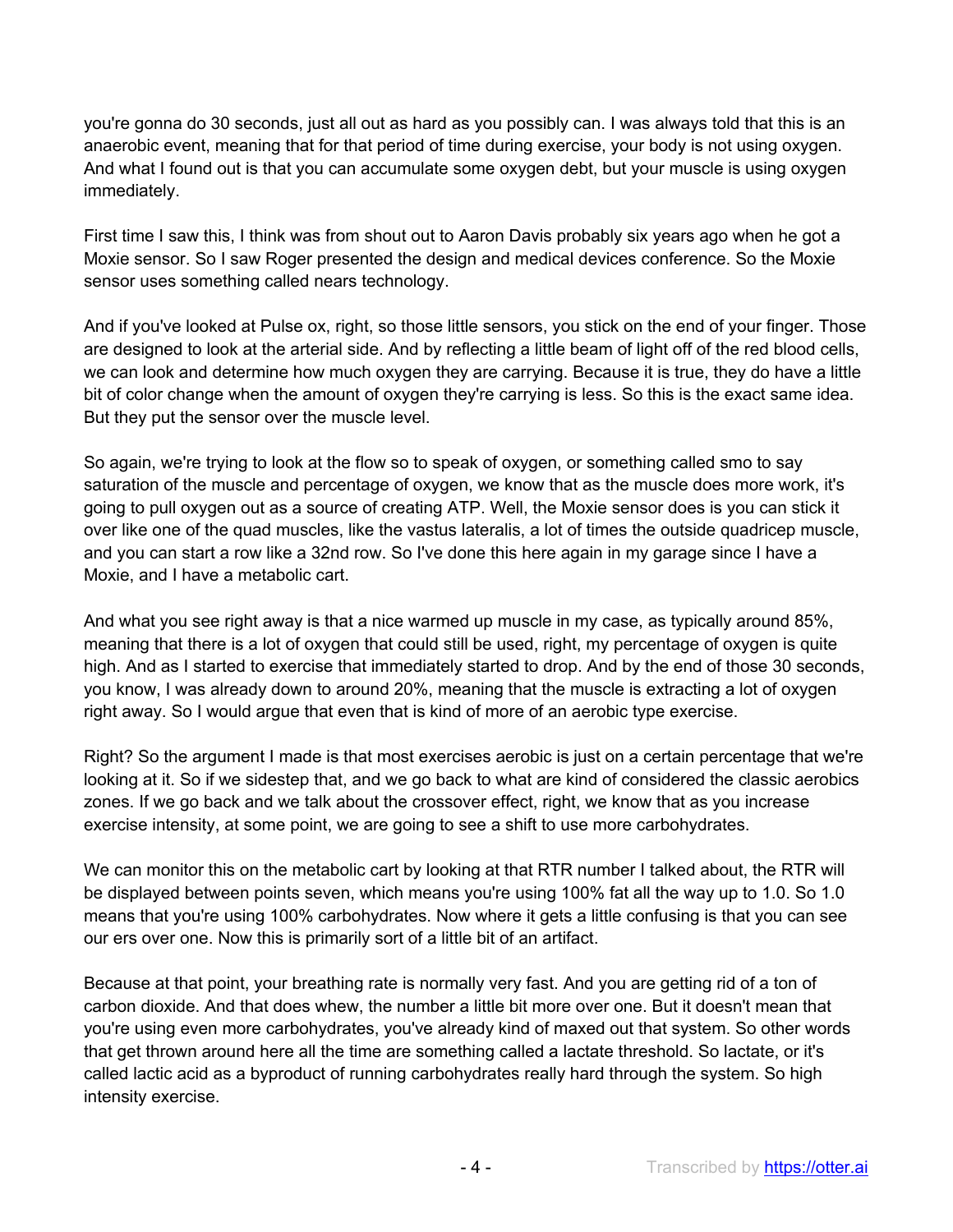So lactic acid gets immediately broken up into lactate, which is actually a really good fuel, and those pesky hydrogen ions, it's the hydrogen ions that cause the sort of muscle in this sort of burning sensation, you're literally dropping acid into the muscle. And I go into pretty good depth of this in physiologic flexibility cert in the pH section.

And there are ways you can try to buffer this both intra muscle, so in the muscle and extra in the blood, right. So we see pH changes with that. So in exercise performance, if we want to run a long duration, let's say marathon, we want to stay just below those thresholds. A lot of times this is classically called ventilatory threshold, lactate threshold, VT one, VT two, right? They all kind of talking about the same point, right?

When we look at performance, what is kind of the highest level performance or speed we can maintain without sort of crossing that threshold. Right. And once we crossed this sort of threshold, we see a build up of lactate and hydrogen ion starts becoming exponentially faster. breathing rate goes up, the amount of carbon dioxide you're producing goes up. And these are not a linear response. It's a curvilinear exponential response. So we want to stay just below that inflection point.

A lot of times classically, this is called your aerobic zone. And I do think there is some benefit to training more in your aerobic zone. Right? Phil Maffetone has talked a lot about this, he'll use something called 180 minus your age as sort of the top end for kind of the end of where your aerobic zone would end. If you don't have any fancy equipment. I found that that's an okay approximation. If anything and higher level athletes, it's probably a little bit conservative.

Some of them you know, can go a little bit higher. In practice again, if you don't have a Moxie or metabolic card or anything fancy. I like using nasal breathing as a pretty darn good threshold. So if I can breathe in and out of my nose, and again, this is something you can train. So at first, if you've never done this, your outputs are going to be pretty low.

But after training to more for 468 weeks, you'll kind of reach this maximum just by looking at heart rate, where it becomes really hard to cross any higher in terms of intensity, with just nasal breathing. So one way you can train aerobicly I like people to do is cap their performance by the highest intensity they can do by only breathing in and out of their nose.

There is some data on what's called the Old School Talk test, if you want to look at kind of your classic, what they call zone two training, right, so the zones are just different levels of intensity, most of the time that you can get these online that are based off of heart rate. But if you don't know what your true max heart rate is, I found that they can be off by quite a bit.

So do some high intensity stuff and monitor what the all out maximum heart rate is you can get, I would much rather use that number than what's called the carbonium formula, which is just 220 minus your age, the 220 minus your age has a massive standard deviation, meaning you could be plus or minus easy 15 beats away from it. And that will completely change your zones of training. So in practice, I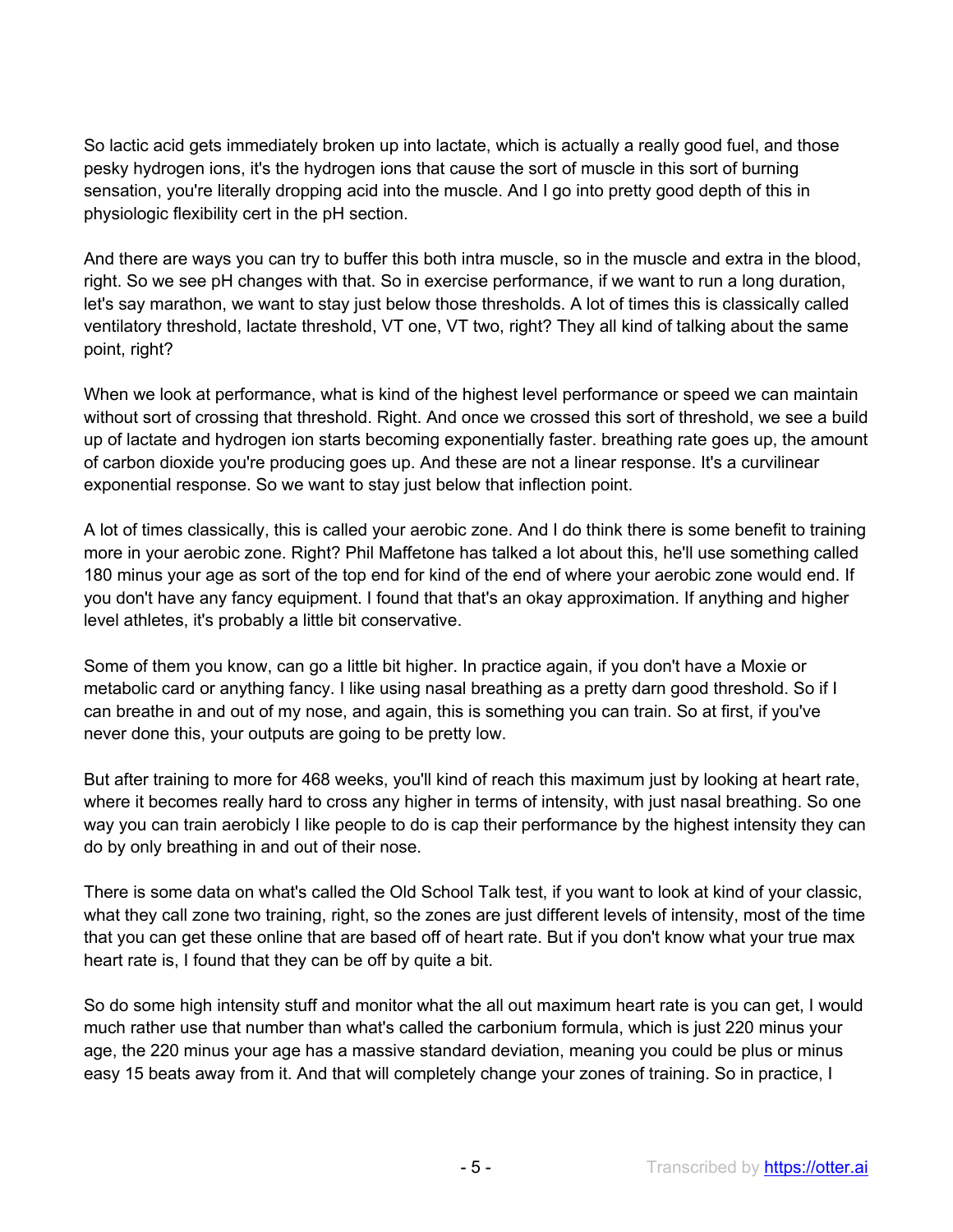don't really use that a whole lot. I'll monitor someone and see what is the maximum heart rate they can go, and then we'll kind of do it from there.

In a perfect world, they would use a metabolic heart because we want to look at the actual air that's being exchanged in and out. But if you don't have any of those, I like using nasal breathing. So what's the highest intensity you can read in and out of your nose at so for me, if I'm on a rower right now, it's about 155, I can hold 155 beats per minute by nasal breathing runnings actually a little higher, just because I'm not as efficient at running like around 160. When I first started doing it, like 110 is where I capped out at. So that is something that is trainable.

But you will run into a plateau with that. So I do like just more aerobic based training to build up a good base, especially if your aerobic performance is very low. I'll typically have athletes do an aerobic block for for eight, sometimes 12 or 16 weeks. And then we'll work in a little bit more higher intensity stuff after that. So again, I think it all depends upon what is your goal, what are you trying to do.

And I will also baseline that off of their vo two max test. So if you don't have fancy equipment, you can do a 12 minute Cooper run test. What is the farthest distance you can run in exactly 12 minutes, and there'll be some equations online you can plug that into. Also look at a 2000 meter test on a concept two rower, you can plug that in.

Also, to go on the concept to rower warm up, set the distance for exactly 2000 meters. And then from that, you're gonna go as hard as you can to get the best time over 2000 meters, you know, you're gonna be off a little bit, it's going to take a little bit of pacing, you know, if you feel like you did horrible, maybe do it again one other time, that's gonna get you in the ballpark. And then on the concept to side, you'll be able to plug those numbers in.

And they'll tell you what your VO two max is the volume of oxygen that's maximal, you can run through your system. And I'll also give you normative data there. If you're very low, like in the bottom, 20% or even 50% or below, I will then do more just an old school aerobic block training a lot of nasal breathing, sub max intensity. However, if your VO two Max is pretty good, let's say you're in like the 78th percent of the population.

I don't really I'm not convinced right now you would need to do a ton of old school aerobic zone training. I've had some athletes do that. And when we've tested their vo two Max, it's actually gotten worse. So I think it depends upon where he is the capacity of your current system. Right? So if your max benchpress is 300 pounds, yeah, using 135 all the time is probably not going to be enough of a training stimulus to get stronger. Right. So same idea here.

Question number four. Does the brain really prefer ketones over glucose?

Yes and no. So to me that depends on the biggest question about ketones is are you talking about normal healthy metabolism for a healthy person? Or are you talking about pathologies, diseases or other states? And to me that makes a huge difference and it's something most people online don't talk enough about. They conflate the two all the time.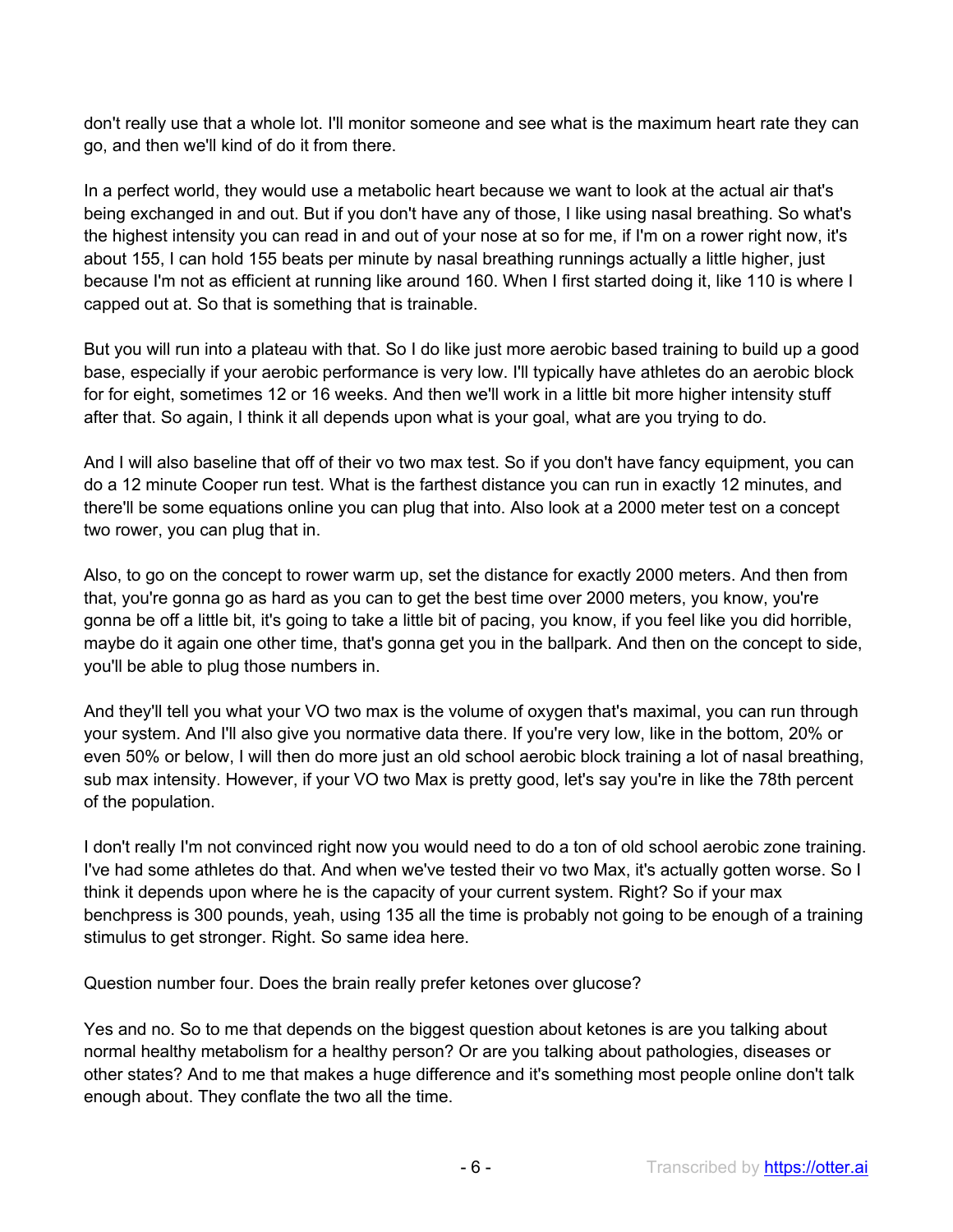This is why I created I'll paste it somewhere in here. A flowchart of you know, should I do keto? Which is probably like the second most question I get all the time. And the first question on there is, do you have a pathology or not? Do you have some disease under the care of a physician you are trying to treat? If you do, talk to your doc, because I think there is some evidence that a ketogenic diet may be extremely beneficial.

I did a whole course for the Carrick Institute of clinical neuroscience on the use of ketones for a concussion and traumatic brain injury. So TBI, so if you want info on that course, go to that link there. And argument I made is I think ketones can serve as a really good fuel after you get whacked in the head. So if you get whacked in the head, what happens is a couple of things.

One, potentially, your blood brain barrier can open up. And now you've got all these things flowing into your brain that shouldn't be there, which further exacerbate the inflammation going on. And then to your brain is suffering a massive energy crisis. Glucose Metabolism just gets really screwed up after a hard hit in the head. And ketones can actually serve to help with both of those.

So ketones appear to still be used as a great fuel by the brain, even when glucose metabolism is not working. So well say after a TBI concussive hit. What's also interesting is that some of the ketones do serve as reducing neuro inflammation. This is potentially to four, beta hydroxy, butyrate, and some of the other ones. So it appears that they may have direct anti inflammatory effects on the brain, they do appear to cross the blood brain barrier. And now with the use of both ketone salts and different type of esters, you can get pretty darn high levels of blood levels of ketones very, very fast.

So when I talked the Carrick human performance program, we had people do a 2000 meter row, three different days, that portion of the course was over three days. So we'd haven't come in and do it fasted. The next time, we would give them a ketone esters, we use the original ones from HV mn, and then they would do the RO. And with that we saw, you know, some smaller mammals in the class humans at, you know, levels of four millimolar. So pretty darn high after just consumption of one vial.

Some of the larger people in there, not quite as much, but most people were well over two, which is a pretty high state of ketosis, especially when you consider it occurred only within 20 minutes. So they would do their max two kg row. And then the last day, we did it under a high carbohydrate condition. We did this in the US and then I also taught it over in Sweden.

And while the results are not published, they're definitely anecdotal. When we did see is that, you know, some people did hit a max just fasted, and that was not the norm, but a couple of people did. I don't think we had anyone hit their all up Max after the ketone supplementation. But we did see some of the cognitive tests that were done immediately after were a little bit better in the ketone ester condition. And then most people hit their max after high levels of carbohydrates the day before.

Again, anecdotal, but that data does match most of the other public published data that we've seen. So I do think ketones might be useful under high cognitive load and exercise. Dr. Brad and Egan, Dr. Dom D'Agostino, and other people have published on that. I think the jury's still out a little bit. So for normal exercise performance, for people who are not trying to treat a pathology, again, these are all healthy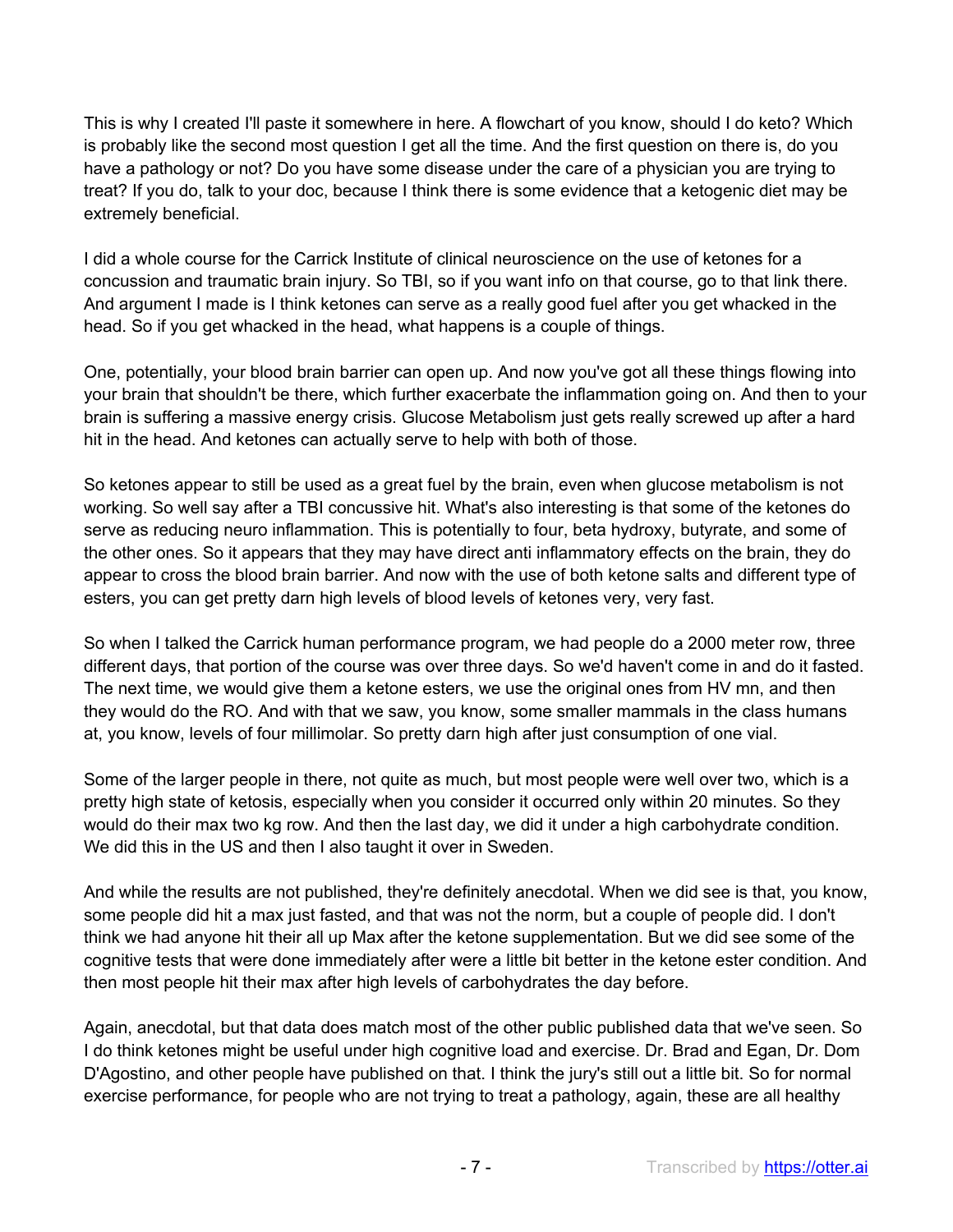recreationally trained subjects. I'm not convinced that ketones are going to be the best for all out performance. In terms of a healthy population, are ketones more preferred than glucose? I haven't seen any data that says that is true. Now, there are a lot of anecdotal reports of people who take exogenous ketones or do a ketogenic diet, and do report that their brain function is a lot better.

I don't really know on that, to be honest, my baseline thought is maybe their glucose metabolism, their brain is a little bit more off than what we think. So if I have a client who reports feeling amazing, after ketones, then I'm going to dig quite a bit deeper and look at how is their own overall glucose metabolism? Is there fasting glucose good? Is there a one C off, we can look at other measures too. If you look at blood stuff, you could look at glyco mark, you could even have them do an oral glucose tolerance test.

Consume around 80 grams of glucose, measure blood glucose about every 20 or 30 minutes over the next a couple hours or two. Again, in research studies, sometimes they'll pull insulin at the same time. And then yeah, so I'm gonna dig quite a bit deeper. And then also, if you're doing blood work, you can get a faster than insulin level, but insulin is quite variable.

I like using C peptide a little bit more. C peptide is kind of a rough approximation of insulin output over 24 hours. So I would dig a little bit deeper, obviously work with your physician if you need to, to see what's going on with that. So I'm not convinced the people who are healthy, the brain prefers ketones over glucose. But I do think in the case of some pathologies, that that is definitely true. So those would be my four answers to that.

Last question, do you talk much about gamma amino butyric acid or GABA?

Nope, Idon't really talk too much about it. There is some supplements that do use different forms of GABA that may help with sleep. fondant, Fenty beauty was one of them, which last day heard is being pulled off of the market. There's, I know, companies are switching over to different other forms now. But I don't have a whole lot of information on that. So just wanted to address those questions there.

Thank you so much. Thank you so much for listening to the flex diet podcast, really appreciate it. If you enjoyed this episode, please share it with some friends or family, you can leave us a nice review on the old iTunes or whatever podcast platform you use.

And also to let you know the Flex Diet Cert opens June 6 Through June 13 2022. Go to flexdiet.com. For all the information, if it's during the enrollment period, you'll be able to enroll and get all the information there. If it's outside of that time, if you're listening to this podcast later, you can still go there and you'll be able to get on the waitlist for the next time that it opens.

If you're looking for a research based but you have practical information on how to increase your ability to recover, and do that primarily via nutrition, to to increase lean body mass and to improve body composition, all without destroying your health and a flexible approach. That is the flextight certification. So go to flex diet.com. Thank you so much for everybody listening. I really appreciate it. Stay tuned